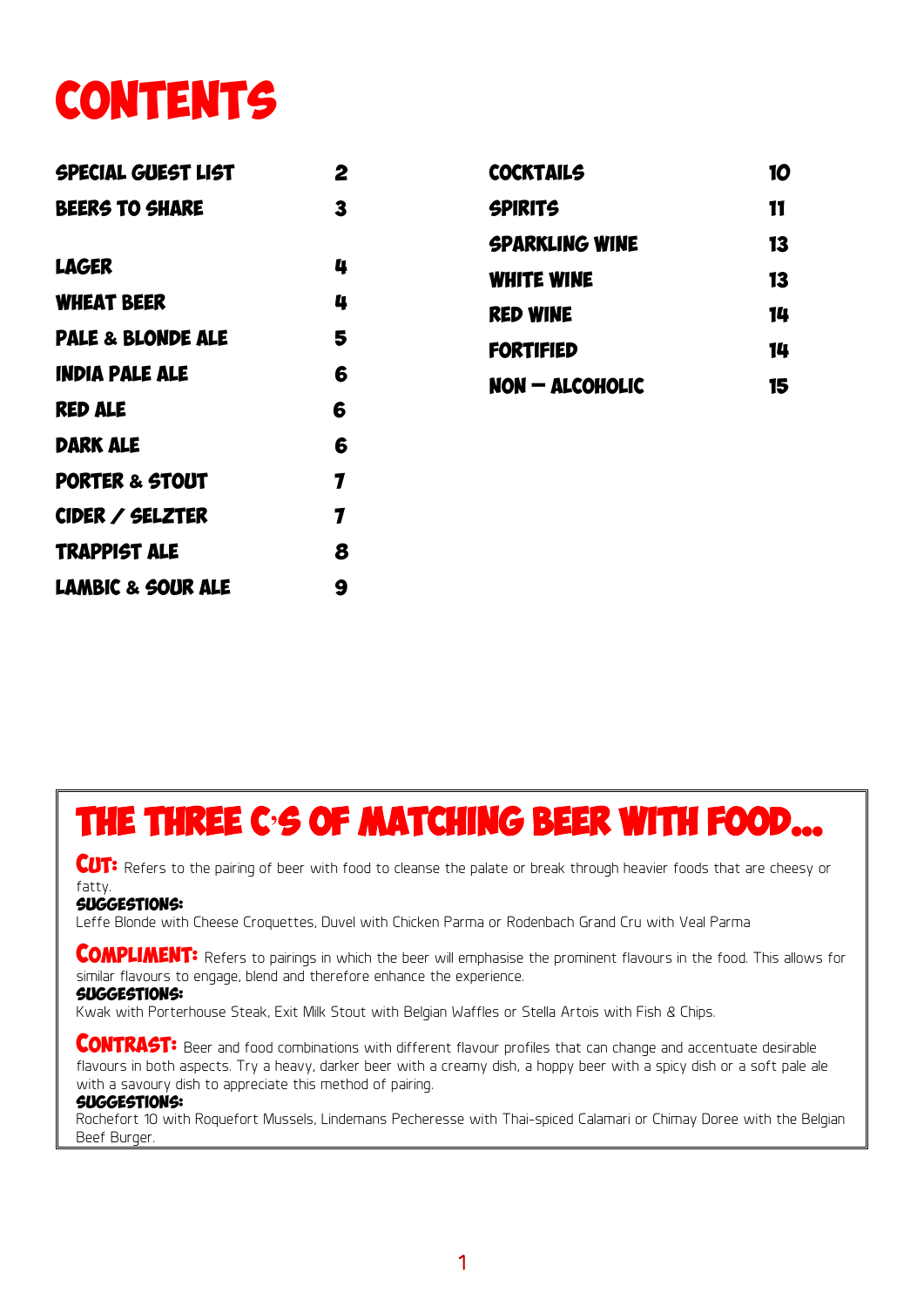

| <b>CASCADE PREMIUM LIGHT</b><br>Cascade Premium Light is a perfect balance of master brewing skills, the finest malt, hops and<br>premium yeast culture. Sparkling bright amber with a spicy hop aroma and tightly packed head.                          | HOBART, TAS            | 2.6% | 375ml | 8.5  |
|----------------------------------------------------------------------------------------------------------------------------------------------------------------------------------------------------------------------------------------------------------|------------------------|------|-------|------|
| <b>GREAT NORTHERN SUPERCRISP</b><br>Easy-drinking, crisp mid-strength beer                                                                                                                                                                               | NTH QLD                | 3.5% | 330ml | 10.0 |
| <b>CORONA EXTRA</b><br>First introduced in 1925, corona extra is now one of the biggest selling brands in the world.<br>Although Corona is considered a gluten free alternative by some, it does actually contain some<br>gluten from the malted barley. | MEXICO CITY, MEXICO    | 4.5% | 355ml | 10.0 |
| <b>STELLA ARTOIS</b><br>Brewed originally as a christmas beer in 1926, the artois brewery has roots dating back to 1366.<br>Now known the world over as the classic belgian pilsner, stella artois is consumed in more than<br>80 countries.             | LEUVEN, BELGIUM        | 4.8% | 330ml | 10.0 |
| MOON DOG LOVE TAP LAGER<br>Lime, kiwi fruit and lively citrus hops dominate with a lingering, resinous bitterness with a touch<br>of light, cracker-like malt.                                                                                           | <b>ABBOTSFORD, VIC</b> | 5.0% | 330ml | 10.0 |
| <b>ASAHI SUPER DRY</b><br>Japan's number one beer. This is a simple, refreshingly crisp, and clear tasting beer.                                                                                                                                         | TOKYO, JAPAN           | 5.0% | 330ml | 11.0 |
| <b>BROOKLYN LAGER</b><br>Beer brewed in the vienna lager style has a rich heritage in brooklyn, but dry hopping give it an<br>american twist. Caramel malt flavours are supported by enticing floral hop bitterness.                                     | <b>BROOKLYN, NY</b>    | 5.2% | 355ml | 12.0 |

### wheat beer

| <b>WEIHENSTEPHANER HEFE WEISSBIER</b><br><b>FREISING, GERMANY</b><br>This undisputed classic of german wheat beers comes from the world's oldest working<br>brewery. Cloudy and yeasty, with banana, cloves and other spices, this has a light body with<br>high carbonation & a smooth mouthfeel. It's a highly sessionable beer even without food but<br>pairs deliciously with cheese croquettes.                   | 5.4% | 500ml | 16.0   |
|------------------------------------------------------------------------------------------------------------------------------------------------------------------------------------------------------------------------------------------------------------------------------------------------------------------------------------------------------------------------------------------------------------------------|------|-------|--------|
| <b>ST BERNARDUS WIT</b><br>WATOU, BELGIUM<br>This traditional witbier has been developed under supervision of the father of hoegaarden and<br>celis white; master brewer, Pierre Celis. Bottle conditioning gives this witbier its specific banana<br>flavour coupled with a slight hint of sour lemon, and classic belgian yeast phenols.                                                                             | 5.5% | 330ml | 16.5   |
| <b>MONGOZO BUCKWHEAT WHITE BEER (GF)</b><br>MELLE, BELGIUM<br>Mongozo buckwheat white is a worldwide innovation. This white beer has an alcohol content of<br>4.8% by volume and is brewed with buckwheat, malt, rice, hops, yeast, orange peel, and herbs,<br>including coriander. A fresh and fruity aroma with herby notes, a mild hop flavour, and smooth<br>rounded aftertaste. It's also organic and fair-trade. | 4.8% | 330ml | 18.0   |
| <b>BLANCHE DE NAMUR</b><br>YVOIR-PURNODE, BELGIUM<br>The belgian witbier that took out best wheat beer at the 2009 world beer awards. It's light and<br>refreshing with orange, lemon, and coriander balancing the light wheat cereal flavour.                                                                                                                                                                         | 4.5% | 330ml | - 14.0 |
| <b>BLANCHE DE NAMUR ROSEE</b><br>YVOIR-PURNODE, BELGIUM<br>This is a deliciously subtle blend of the unique flavour of blanche de namur, to which the brewers<br>have added natural raspberry juice and aromas. It has a summery flavour, not too sweet and<br>slightly acidic to increase its power of refreshment.                                                                                                   | 3.4% | 330ml | 16.0   |

4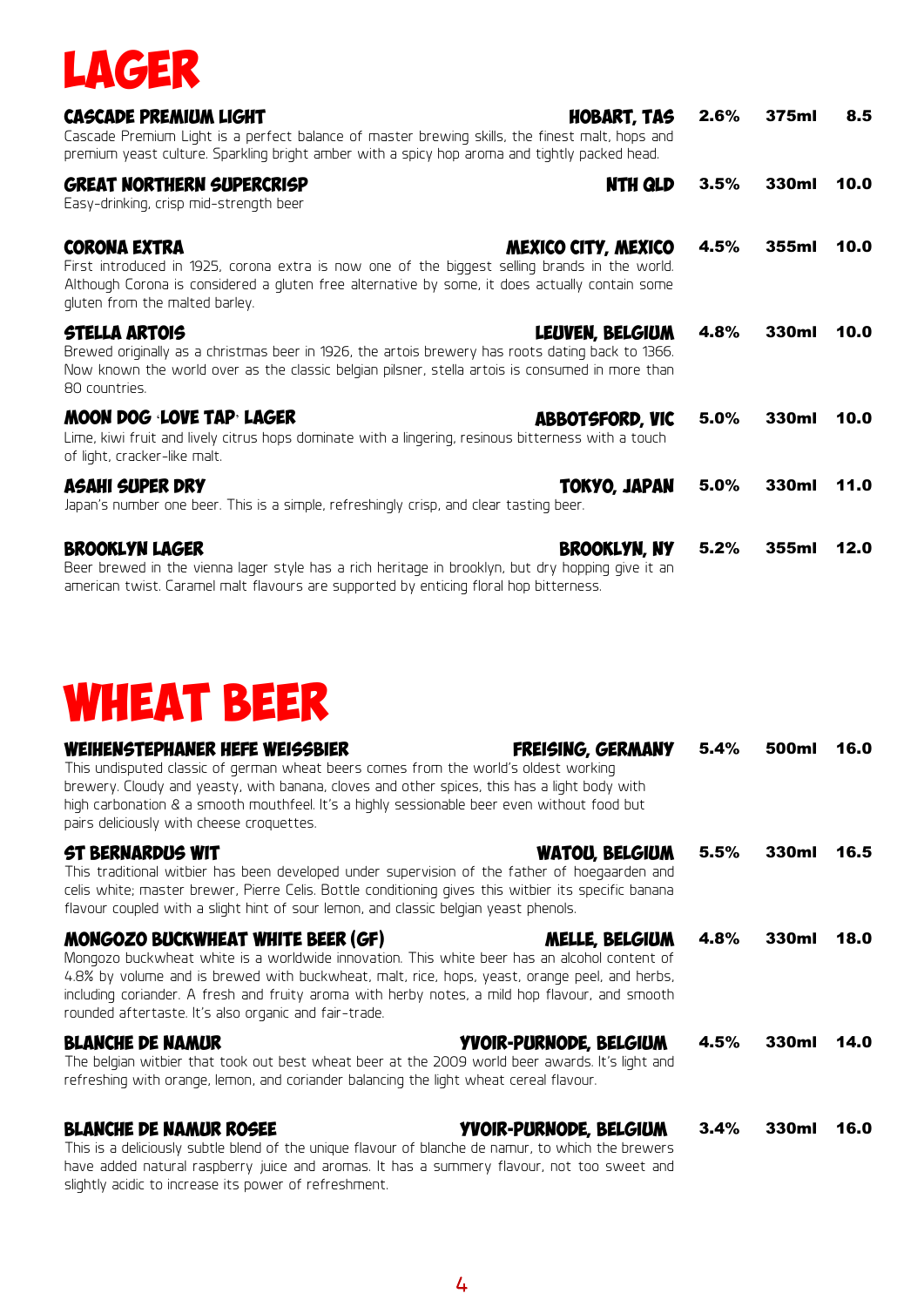

| COOPERS ORIGINAL PALE ALE<br><b>REGENCY PARK, SA</b><br>The classic aussie pale ale, this is light and easy-drinking with the unmistakable coopers yeast<br>quality, and light, grainy malt flavours.                                                                                                                                                                                                                                                                               | 4.5% | 375ml        | 10.0 |
|-------------------------------------------------------------------------------------------------------------------------------------------------------------------------------------------------------------------------------------------------------------------------------------------------------------------------------------------------------------------------------------------------------------------------------------------------------------------------------------|------|--------------|------|
| HOP NATION THE HEART PALE ALE<br><b>FOOTSCRAY, VIC</b><br>Pouring a golden straw colour with a lacing head, floral and citrus hop aromas make for an<br>inviting and crisp take on this infamous style.                                                                                                                                                                                                                                                                             | 4.6% | 375ml        | 12.0 |
| MODUS NORT O% PALE ALE<br><b>WENDOUREE, VIC</b>                                                                                                                                                                                                                                                                                                                                                                                                                                     | 0.5% | 355ml        | 10.0 |
| A fully-crafted, non-alcoholic beer, golden in colour with a fruity aroma and crisp, clean finish,<br>this is a thirst-quenching beer that you can swim, parent, exercise, work, and drive after.                                                                                                                                                                                                                                                                                   |      |              |      |
| <b>SAISON DUPONT</b><br>TOURPES-LEUZE, BELGIUM                                                                                                                                                                                                                                                                                                                                                                                                                                      | 6.5% | 330ml        | 12.0 |
| The classic saison style, characterised by the house yeast which is linked to the farmhouse<br>style of the region. It's light and dry with dominant yeast flavours of pepper, clove, apple, and<br>barnyard.                                                                                                                                                                                                                                                                       |      | 750ml        | 35.0 |
| <b>LA CHOUFFE</b><br><b>ACHOUFFE, BELGIUM</b>                                                                                                                                                                                                                                                                                                                                                                                                                                       | 8.0% | 330ml        | 21.0 |
| Characterised by the dwarf on the label, la chouffe is an iconic belgian strong blonde ale. Sweet<br>fruits and spicy yeast flavours dominate the palate with light hop notes of citrus & coriander.                                                                                                                                                                                                                                                                                |      | <b>750ml</b> | 39.0 |
| <b>CHIMAY DOREE</b><br><b>SCOURMONT, BELGIUM</b>                                                                                                                                                                                                                                                                                                                                                                                                                                    | 4.8% | 330ml        | 18.0 |
| The chimay gold variety, which is brewed in the heart of scourmont abbey, was long reserved<br>for the monastic community, its quests, and its staff. Its refreshing aromas of hops and spice<br>are now yours to try without the necessity of taking monastic vows.                                                                                                                                                                                                                |      |              |      |
| <b>BRUGSE ZOT BLONDE</b><br><b>BRUGES, BELGIUM</b><br>This is a golden blond beer with a rich foam collar and a fruity, yet spicy, bouquet. The beer is<br>brewed with four different kinds of malt and two aromatic varieties of hop, which give the<br>beer its inimitable taste. The palate is complex and tends towards a certain bitterness. Even<br>hints of citrus can be discovered. Brugse zot is a natural beer, born out of a selection of only<br>the best ingredients. | 6.0% | 330ml        | 20.0 |
| <b>DUVEL</b><br>BREENDONK-PUURS, BELGIUM<br>Originally named 'victory ale' in celebration of the end of World War I, this classic belgian blonde<br>was renamed duvel after an avid fan described it as "a real devil of a beer". Clear and golden<br>with a huge, puffy white head, it features a yeast-driven pear aroma and a sweet candy<br>sugar & malt palate with a dry finish. There's a reason this is the classic belgian strong blonde.                                  | 8.5% | 330ml        | 20.0 |
| TRIPEL KARMELIET<br><b>BUGGENHOUT, BELGIUM</b>                                                                                                                                                                                                                                                                                                                                                                                                                                      | 8.4% | 330ml        | 21.5 |
| This beer is still brewed according to an authentic beer recipe from 1679 derived from an old<br>carmelite convent in the east flanders region of dendermonde, before undergoing bottle-<br>conditioning. This beer's flavour is a masterful circuit of diversity, as it possesses not only the<br>lightness and freshness of wheat, but also the creaminess of oats, along with a spicy, lemony<br>dryness almost reminiscent of quinine.                                          |      |              |      |
| <b>DELIRIUM TREMENS</b><br>MELLE, BELGIUM<br>Initially banned from importation to the US for allegedly promoting binge drinking, delirium<br>tremens has always been a controversial and widely sought-after ale. Adorned with the pink                                                                                                                                                                                                                                             | 8.5% | 330ml        | 23.5 |
| elephant, this strong belgian blonde has a slightly fruity aroma that is hop driven & spicy.                                                                                                                                                                                                                                                                                                                                                                                        | 8.5% | 500ml        | 32.0 |
| <b>AVEC LES BONS VOEUX</b><br>BRASSERIE DUPONT, BELGIUM<br>Les bons vœux means "best wishes", which is what brasserie dupont sends you with this very<br>special saison ale brewed for the holidays. It's redolently aromatic, rich, and velvety. It's a rich<br>gold colour, fragrant (lemony with hints of pepper, banana and clove), and has a full, deep malt<br>richness that lingers.                                                                                         | 9.5% | 750ml        | 37.0 |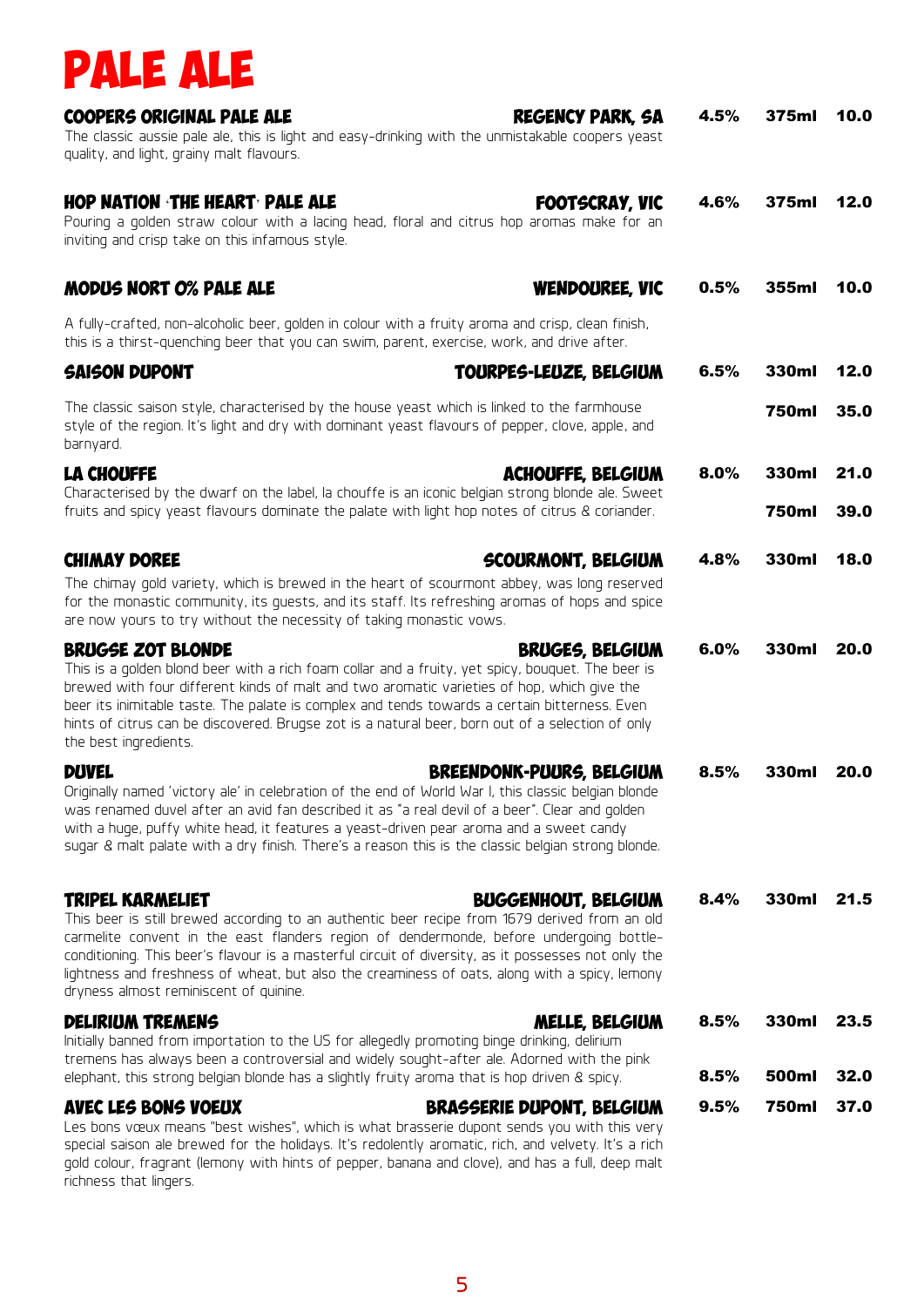## india pale ale

| <b>EXIT IPA</b><br>A west coast style ipa, this has an aroma of spicy & grassy hops along with softer melon and<br>tropical fruits. You'll note a piny and spicy flavour with biscuit like malt and assertive bitterness.                                                             | DANDENONG SOUTH, VIC     | 7.0% | 375ml 13.5 |      |
|---------------------------------------------------------------------------------------------------------------------------------------------------------------------------------------------------------------------------------------------------------------------------------------|--------------------------|------|------------|------|
| DAINTON JUNGLE JUICE HAZY NEIPA<br>Welcome to the jungle, baby! Big, thick and packed with dank, tropical juice flavours, this is one<br>jungle you are going to want to get lost in.                                                                                                 | <b>CARRUM DOWNS, VIC</b> | 6.5% | 355ml 14.0 |      |
| COCONSPIRITORS THE MATRIARCH NEIPA<br>Aromas of citrus, pineapple and stone fruit are prominent; a fresh, hopped up, juicy number<br>that's full bodied in every sense of the word. (seasonal availability)                                                                           | MELBOURNE, VIC           | 6.5% | 355ml      | 14.0 |
| <b>HOP NATION DREAMFEED HAZY NEIPA</b><br>Celebrating everything we love about the ipa genre, DREAMFEED is hazy, juicy, and rounded.<br>It's a showcase of hops, where loral, citra, and mosaic shine, flowing from start to finish<br>sending you to your dreamy, hazy, happy place. | <b>FOOTSCRAY, VIC</b>    | 6.5% | 375ml      | 15.5 |

red ale

| <b>HOP NATION THE BUZZ RED</b><br><b>ALE</b><br><b>FOOTSCRAY, VIC</b>                                                                                                                                                                                                                                                                                                                                                     | 6.5%  | 330ml          | 12.0  |
|---------------------------------------------------------------------------------------------------------------------------------------------------------------------------------------------------------------------------------------------------------------------------------------------------------------------------------------------------------------------------------------------------------------------------|-------|----------------|-------|
| A hop-inspired american red ale featuring all american hops (amarillo, simcoe, and mosaic). Big<br>layers of rounded red malt orbit a generous slew of piney, spicy & floral hoppy character.                                                                                                                                                                                                                             |       |                |       |
| PETRUS AGED RED ALE<br>BROUWERIJ DE BRABANDERE, BELGIUM<br>Would you like to taste an intriguing beer? Then 'petrus red' fits the bill. A beer for those who<br>dare to take a risk. It has a full and powerful taste, with a pleasant cherry flavour. Be warned:<br>it's a very smooth beer that masks its 8.5% abv.                                                                                                     | 8.5%  | 330ml          | 24.0  |
| <b>DARK ALE</b>                                                                                                                                                                                                                                                                                                                                                                                                           |       |                |       |
| <b>GOUDEN CAROLUS CLASSIC</b><br><b>BROUWERIJ HET ANKER, BELGIUM</b><br>Gouden carolus classic, the 'grand imperial beer' from mechelen, is brewed with dark, well-<br>balanced doses of caramel and aromatic malts. This ensures that it is particularly well-suited<br>to enjoying in combination with meats, stews, pâtés, and ripened or strong cheeses.<br>Elected 'world's best dark beer' (world beer awards 2012) | 8.5%  | 330ml          | 22.0  |
| <b>ST BERNARDUS ABT 12</b><br><b>WATOU, BELGIUM</b><br>The jewel of the st bernardus stable and truly one of the world's most highly-rated beers.                                                                                                                                                                                                                                                                         | 10.0% | 330ml          | 19.0  |
| Strong notes of cream, toffee, yeast, and berries combine with a sting of alcohol & yet it is<br>particularly smooth & rich.                                                                                                                                                                                                                                                                                              | 10.0% | <b>750ml</b>   | 45.0  |
|                                                                                                                                                                                                                                                                                                                                                                                                                           | 10.0% | <b>6 litre</b> | 610.0 |
| <b>MC CHOUFFE</b><br><b>ACHOUFFE, BELGIUM</b><br>This beer is fermented both in the barrel and in the bottle, displaying delicious flavours of aniseed,<br>liquorice, and toffee which are followed by a smooth bitterness.                                                                                                                                                                                               | 8.0%  | 330ml          | 21.0  |
| <b>DELIRIUM TREMENS NOCTURNUM</b><br>MELLE, BELGIUM<br>This special dark brown-red beer pours a white-yellow, stable & lacing head. Touches of caramel,<br>mocha & chocolate are present together with spices like liquorice and coriander. This is followed                                                                                                                                                              | 8.5%  | 330ml          | 23.5  |

by an increasing bitterness, partially from the hop, but also from the roasted malt & chocolate malt. Towards the end, a nice balance between bitterness, sour & sweet evolves.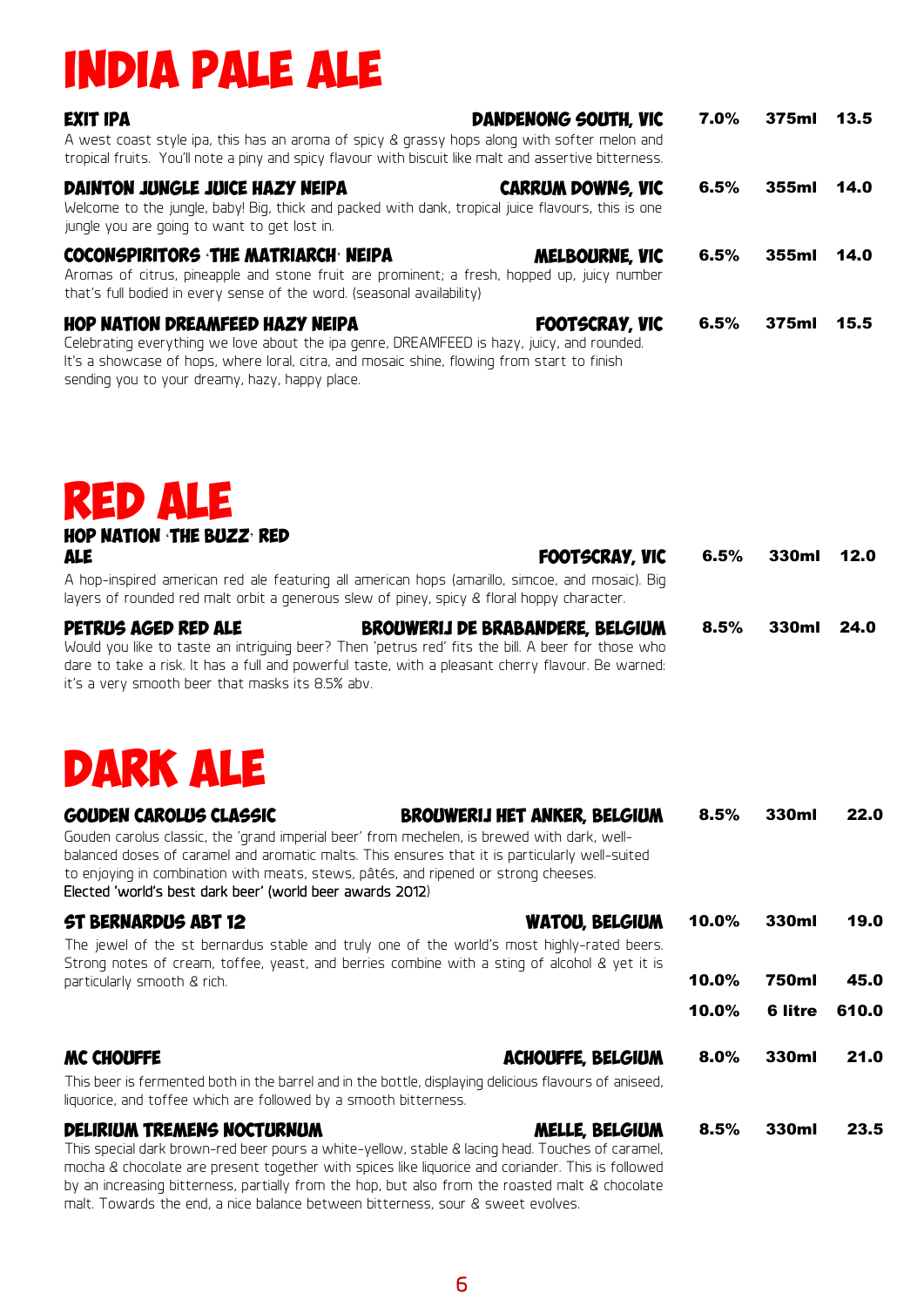## porter & stout

| GUINNESS                                                                                                                                                                                                                                                              | <b>DUBLIN, IRELAND</b> | 4.2% | 440ml | 11.0 |
|-----------------------------------------------------------------------------------------------------------------------------------------------------------------------------------------------------------------------------------------------------------------------|------------------------|------|-------|------|
| Creamy, dry, refreshing and satisfying all at once; this is the classic irish stout that defines the<br>style. From humble beginnings at st. james gate brewery in 1759, guinness is now brewed in<br>almost 50 countries worldwide and enjoyed all around the globe. |                        |      |       |      |
| <b>EXIT MILK STOUT</b><br>This milk stout is all about rich milk chocolate, vanilla bean and lots of roasted oats with sticky<br>treacle, and almonds. Smooth mouthfeel, velvety cocoa, vanilla, and toffee with espresso to<br>finish.                               | DANDENONG SOUTH, VIC   | 5.2% | 375ml | 13.0 |
| WOLF OF THE WILLOWS JOHNNY SMOKE PORTER<br>With a smooth, moderate body and medium carbonation, this new take on the classic, robust<br>porter finishes with layers of chocolate, espresso, and hints of smoke.                                                       | CHELTENHAM. VIC        | 5.2% | 330ml | 13.0 |
| <b>BAD SHEPHERD PEANUT BUTTER PORTER</b>                                                                                                                                                                                                                              | CHELTENHAM. VIC        | 6.4% | 355ml | 14.0 |

Inspired by buckeye candies (choc dipped peanut butter fudge), this gem is brewed with chocolate malt, chocolate wheat, and hazelnuts. The hero in this creamy, full-bodied porter is the peanut butter character. Note: contains lactose, hazelnuts, and peanut butter flavour!

all the characteristics of its sister paired with that aussie lime and bitters twist!

# cider / seltzer

| <b>COLDSTREAM APPLE CIDER</b>                                                                                                                                                              | <b>COLDSTREAM. VIC</b> | 5.0%    | 330ml | 10.0 |
|--------------------------------------------------------------------------------------------------------------------------------------------------------------------------------------------|------------------------|---------|-------|------|
| A refreshing pale straw-coloured premium strength dry cider, hand crafted from the juice of<br>local yarra valley apples, using a traditional 'rack & cloth' cider press.                  |                        |         |       |      |
| <b>GOLDEN AXE APPLE CIDER</b>                                                                                                                                                              | DANDENONG SOUTH. VIC   | 5.2%    | 375ml | 10.5 |
| A very clean and crisp apple cider that only uses 100% locally sourced fresh juice.                                                                                                        |                        |         |       |      |
| <b>COLDSTREAM ROSE CIDER</b>                                                                                                                                                               | <b>COLDSTREAM. VIC</b> | $8.0\%$ | 330ml | 11.0 |
| Fresh apple juice is fermented with a blend of shiraz and pinot grapes to produce a beautifully<br>sweet, crisp cider with a gentle stream of bubbles and a dry finish.                    |                        |         |       |      |
| <b>BROOKVALE SELTZER - GRAPEFRUIT</b>                                                                                                                                                      | <b>BROOKVALE, NSW</b>  | 4.0%    | 330ml | 10.0 |
| Brookvale union boozy seltzer 'juicy grapefruit' contains fewer than 90 calories. Sweet yet<br>citrusy, dry but juicy, sleek but spritzed, light but loose - just a great tasting seltzer! |                        |         |       |      |
| <b>BROOKVALE SELTZER - LIME &amp; ORANGE BITTERS</b>                                                                                                                                       | <b>BROOKVALE, NSW</b>  | 4.0%    | 330ml | 10.0 |
| Brookvale union boozy seltzer 'lime & orange bitters' also contains fewer than 90 calories. It has                                                                                         |                        |         |       |      |

7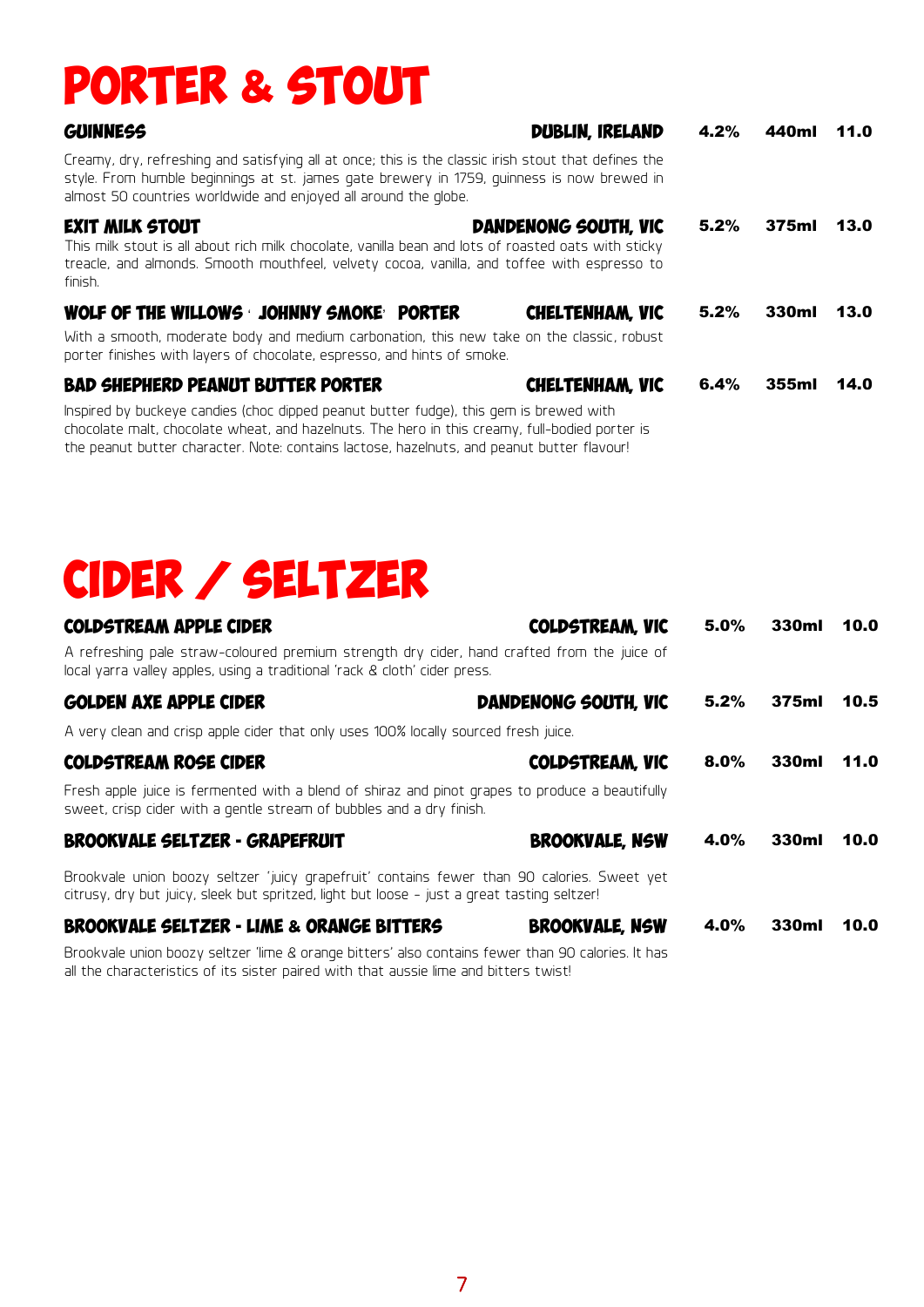### **APPIST ALE** all stock & pricing subject to availability

#### WHAT S IN A NAME?

#### Ever wondered what ' trappist' means?

The trappist monks derive from an ancient order known as benedictine monks. They adhere to strict religious beliefs that revolve around prayer and manual labour. Traditionally these monasteries have been self-sufficient, which includes brewing their own beer. As of 2021 there are 14 monasteries that have continued this tradition. They sell their beer to support the monastery and the local community. In order to be deemed an authentic Trappist brewery strict guidelines must be adhered. These include:

- 1. brewing the beer within the walls of a trappist monastery, either by the monks themselves or under their supervision.
- 2. the brewery must be of secondary importance within the monastery to their monastic lifestyle and its business practices should reflect the order's monastic beliefs.
- 3. the brewery may not be run as a profit-making venture and all income should cover the order's living expenses including the maintenance of buildings and grounds. Whatever remains is donated to charity for social work and to help persons in need.

| <b>LA TRAPPE QUADRUPEL</b><br>Quadrupel is la trappe's heaviest ale with a stunning amber colour. It's warm, intense flavour                                                                                                                                                                                                                         | BERKEL-ENSCHOT, NETHERLANDS | 10.0% | 330ml        | 19.0  |
|------------------------------------------------------------------------------------------------------------------------------------------------------------------------------------------------------------------------------------------------------------------------------------------------------------------------------------------------------|-----------------------------|-------|--------------|-------|
| is rich and finely balanced. Malty sweet, slightly burnt and pleasantly bitter, it is bottle<br>fermented & has aromas of banana, almond & vanilla.                                                                                                                                                                                                  |                             |       | 1.5Itr       | 135.0 |
| <b>CHIMAY DOREE</b><br>The chimay gold variety, which is brewed in the heart of scourmont abbey, was long<br>reserved for the monastic community, its quests, and its staff. Its refreshing aromas of<br>hops and spice are now yours to try without the necessity of taking monastic vows.                                                          | <b>SCOURMONT, BELGIUM</b>   | 4.8%  | 330ml        | 18.0  |
| CHIMAY ROUGE / PREMIERE                                                                                                                                                                                                                                                                                                                              | <b>SCOURMONT, BELGIUM</b>   | 7.0%  | 330ml        | 19.0  |
| This copper coloured dubbel-style ale is brewed with hallertau and galena hops, which work<br>with the chimay yeast giving this beer a distinctively fruit-driven aroma & flavour. Plum &<br>other dark fruits dominate the flavour profile, with slight floral notes, & an agreeably dry finish.                                                    |                             |       | <b>750ml</b> | 35.0  |
| CHIMAY BLANCHE / CINQ CENTS                                                                                                                                                                                                                                                                                                                          | <b>SCOURMONT, BELGIUM</b>   | 8.0%  | 330ml        | 22.0  |
| This trappist tripel has yeast driven, bready aromas, and a reasonably bitter flavour with hints<br>of muscatels, raisins, and a lingering, astringent finish.                                                                                                                                                                                       |                             |       | <b>750ml</b> | 40.0  |
| CHIMAY BLEU / GRAND RESERVE                                                                                                                                                                                                                                                                                                                          | SCOURMONT, BELGIUM          | 9.0%  | 330ml        | 22.0  |
| This is, with good reason, the most famous of all trappist beers. This is a dark brown coloured<br>ale with a cappuccino coloured head and a caramel, dried fruit aroma. It has a malt driven, very<br>complex flavour with slight leathery spice notes.                                                                                             |                             | 2020  | <b>750ml</b> | 59.0  |
| <b>WESTMALLE TRIPEL</b><br>Westmalle tripel is a clear, golden yellow trappist beer that undergoes a secondary<br>fermentation in the bottle. This complex beer has a fruity aroma, a nice nuanced hop scent<br>and a soft and creamy texture. It showcases splendidly the spicy belgian yeast characters<br>before finishing dry & slightly bitter. | MALLE, BELGIUM              | 9.5%  | 330ml        | 22.0  |
| <b>ORVAL</b><br>Arguably the most unique of all trappist breweries, orval produces only one beer available<br>outside the monastery and it is this complex, vinous, herbaceous, spicy, & slightly tart blonde<br>ale made with spring water, barley malt, hops, candy sugar, & yeast                                                                 | <b>FLORENVILLE, BELGIUM</b> | 6.2%  | 330ml        | 24.5  |
| ROCHEFORT TRAPPISTE 8<br>Originally called 'special', rochefort 8 dates back to the mid-1950s. The name comes from the<br>original gravity in 'belgian degrees'. The flavour is vigorous and complex, with firm body to<br>support the strength.                                                                                                     | ROCHEFORT, BELGIUM          | 9.2%  | 330ml        | 20.0  |
| ROCHEFORT TRAPPISTE 10                                                                                                                                                                                                                                                                                                                               | ROCHEFORT, BELGIUM          | 11.3% | 330ml        | 27.0  |
| The MONITUDE and the of meeting hours Authorities of with the basic of the Monitor College of the diffusion                                                                                                                                                                                                                                          |                             |       |              |       |

The '10' is the rock star of trappist beers! Aromas of malt, yeast, brown sugar, & dried fruit float above dark berry, raisin, and fig flavours. It finishes with toffee & candied orange peel.